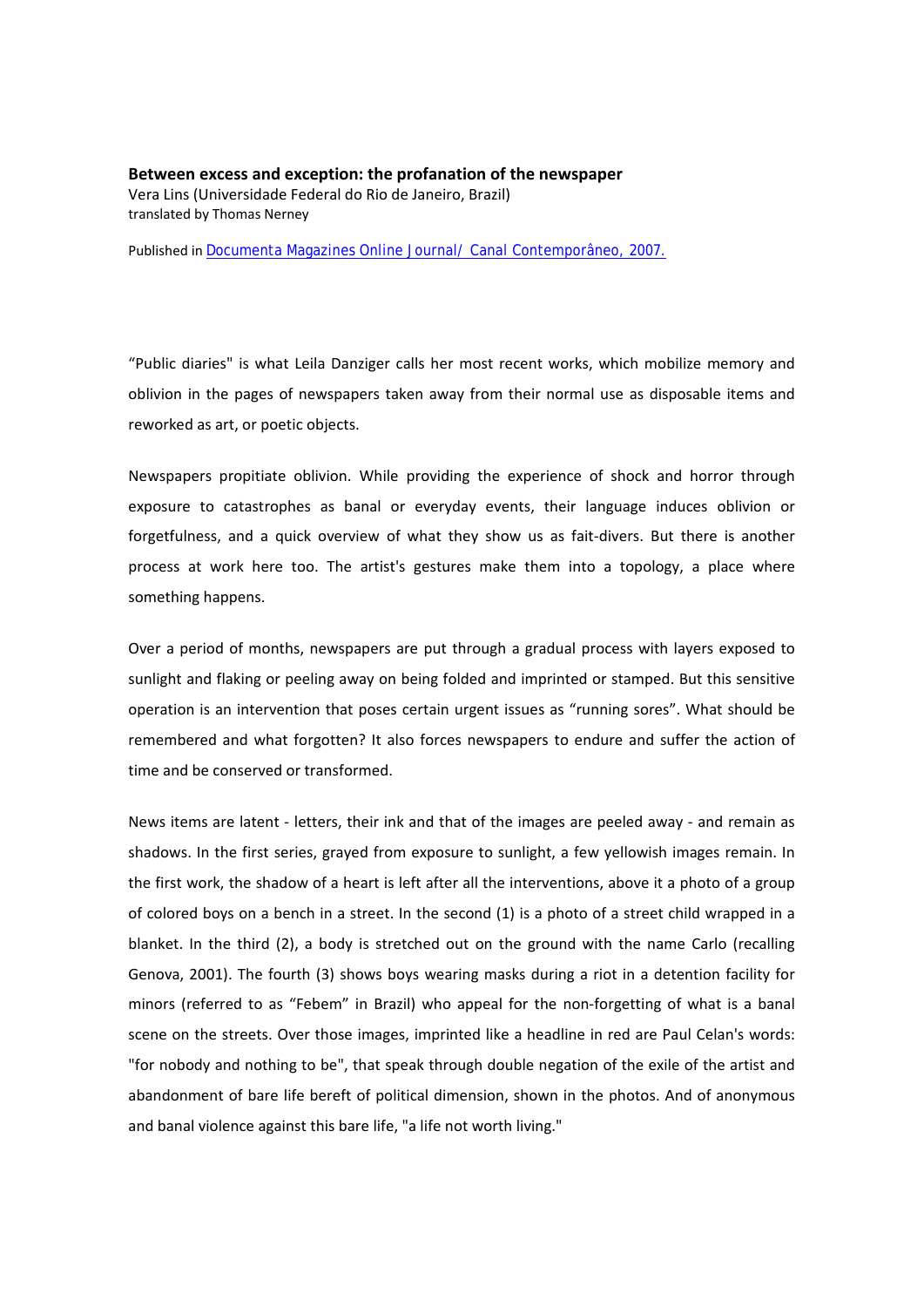

Fig. 1 – For-nobody-and-nothing-to-be (Public diaries), stamp and sun imprint on newspaper, 56 x 32 cm.

The language of communication is hollowed and neutralized and the language of poetry takes its place. It is reborn from a denial. A Utopia? But these lines are in red, also for a sore.

Visible with these yellowish images in the natural light to which the newspaper page is exposed for months, is the state of exception that has now become the rule. As if after sedimentation, real life comes to the surface. The concentration camp, not just as history but as our current inhuman condition, becomes present in the city, as citizens become pure biological bodies abandoned to a violence that is all the more effective for its being anonymous and banal. This is the perspective of the camp, as Agamben<sup>1</sup> sees it with these images of bare life, in which public and private are confounded. Marginalized colored bodies bring to mind the slavery not resolved by abolition, but continuing in a different form through the massive production of poverty on the industrialization of the country. Progress and destruction walk hand in hand. The state of exception that "has now reached its maximum development worldwide" is the outcome of unlimited growth of industrial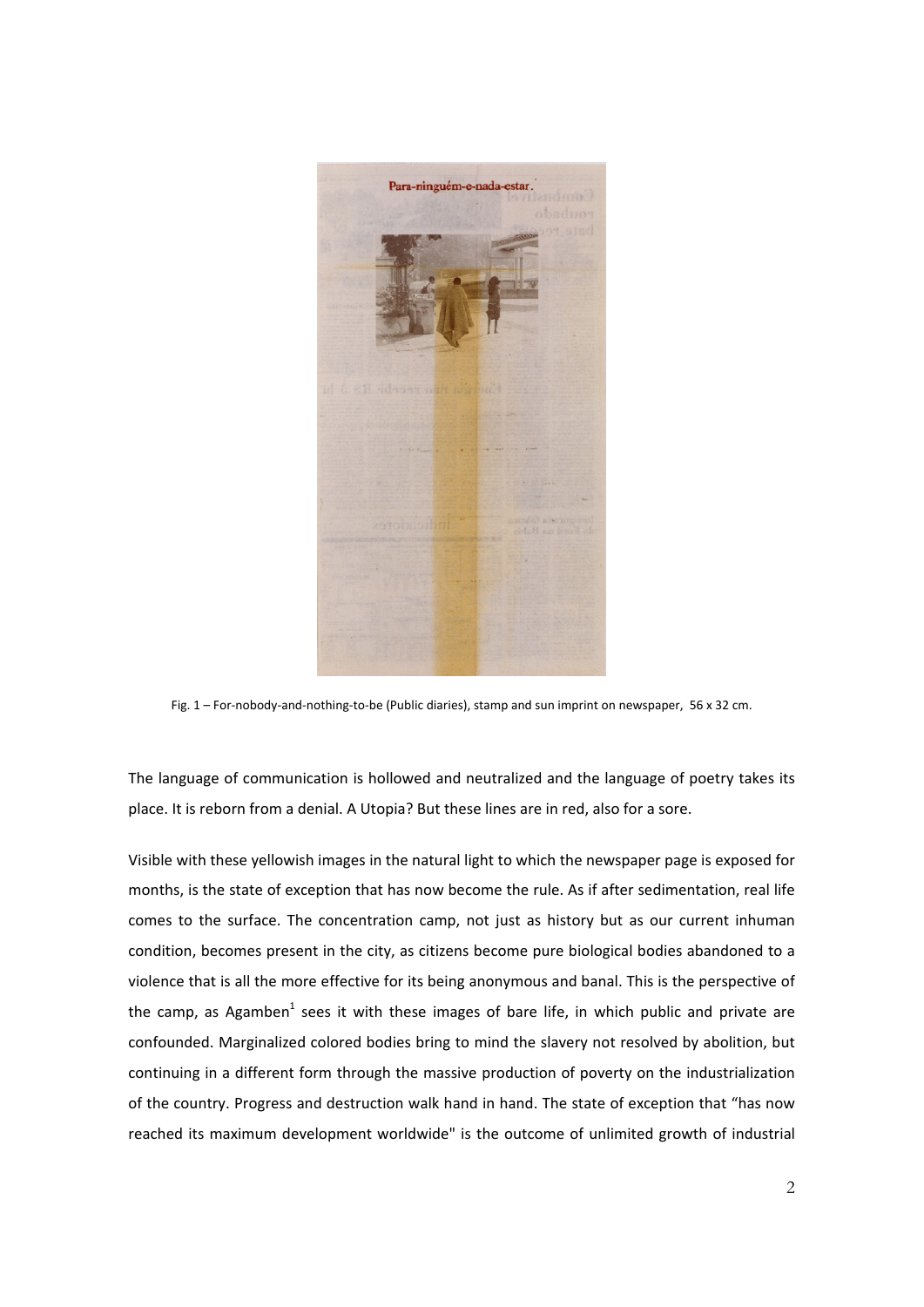activity. Unfettered accumulation generates a surplus that has to be spent or otherwise explode into war. So alongside exuberant production emerges armed conflict, and fabulous wealth evaporates. Bataille<sup>2</sup> states that the growth of productive energy must be assigned a purpose other than war, and a peace dynamic created. On this basis he supported the Marshall Plan for promoting less unequal distribution of resources and circulation of wealth. Every system that has a certain amount of energy must spend it.



Fig. 2 – For-nobody-and-nothing-to-be (Public diaries), stamp and sun imprint on newspaper, 56 x 32 cm.

The newspaper that modern man read as if it were morning devotions, is here profaned as a product of the integrated State of spectacle (Debord); it is given a use other than its normal one. The merchandise of the world of the spectacle, of which it is part, is violated, reduced to ruins, and other meanings have their place, as if they had been emancipated.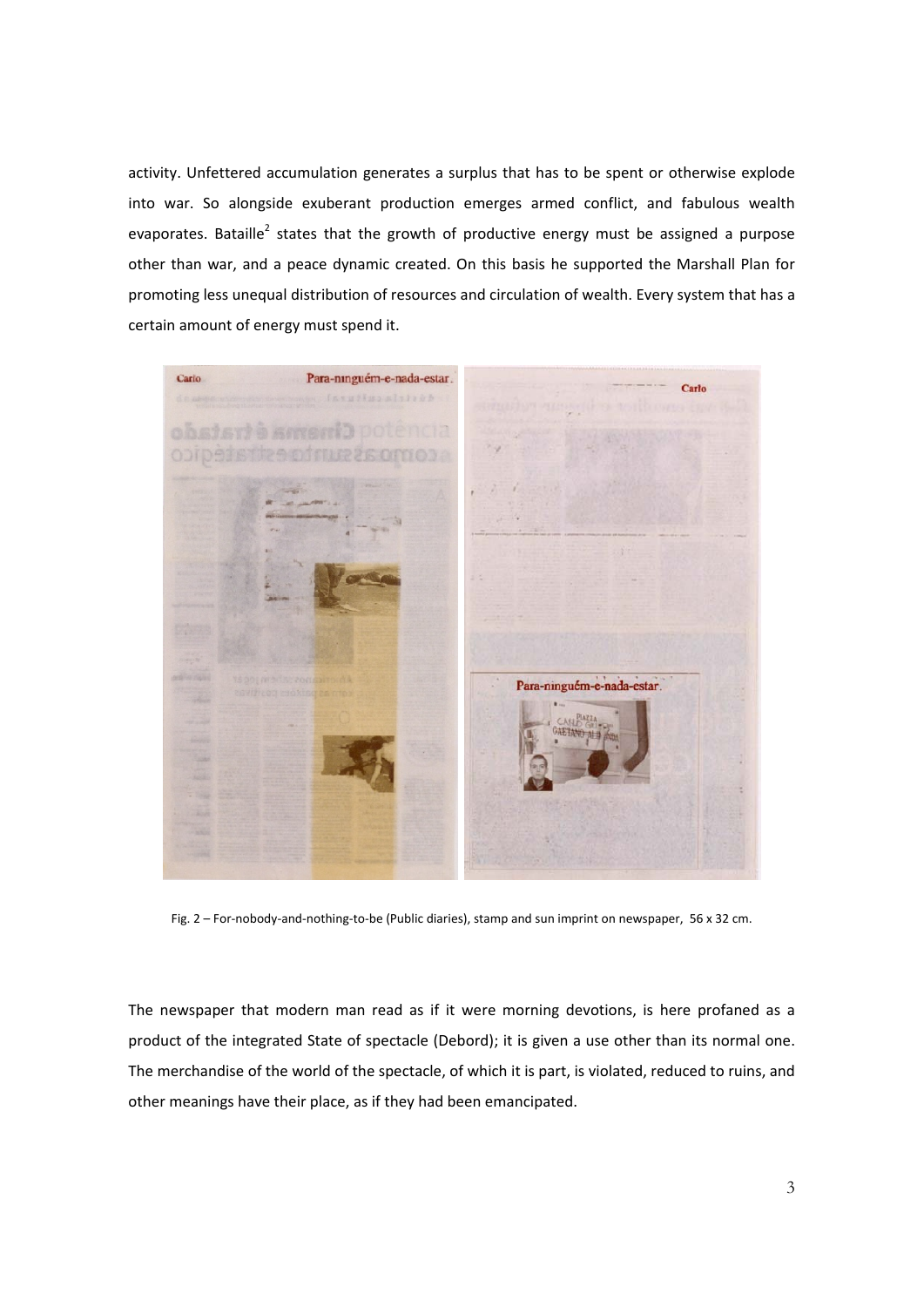

Fig. 3 – For-nobody-and-nothing-to-be (Public diaries), stamp and sun imprint on newspaper, 56 x 32 cm.

Report language remains in the shadow, its noise partially silenced and over it flash different words that appear in the folds, composing a rhythm like musical scores, sometimes empty , other times with one or another word as leftovers, residues. In another series, the concentration camp is recalled by Marguerite Duras's words in *Hiroshima mon amour* , written in French, in garish red. They also raise the question of the name, as posed by Benjamin. War, love and language are together and vibrant: sentences in French such as *Je n'ai plus qu'une seule mémoire, ton nom*. Folded pages now spilling over with meanings on this support; while avant-garde artists had collage prevail over painting; this support now became the very canvas where something happened in a new alliance between thinking and poetry. The leftover and somewhat faded heart in the first image speaks of excess, tumult, energy matrix for everything.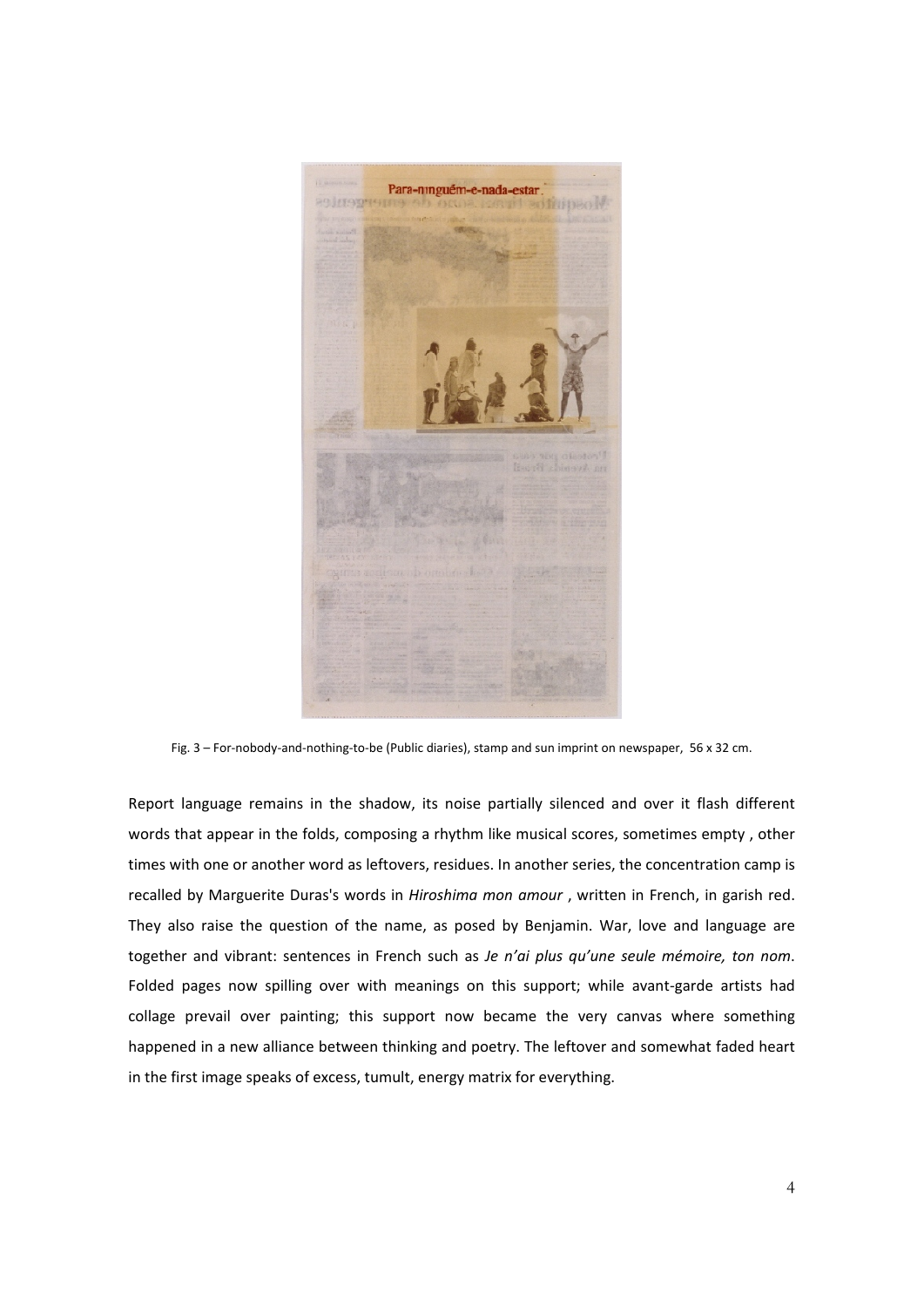

Fig. 4 ‐ *For Ana C. César*, stamp on newspaper, 120 x 32 cm, 2004.

Another series has more color. Ana Cristina Cesar's diaries are called on in a verse that speaks of memory: *I was a girl and already writing memoirs, grown old* (Fig.4). And another poet, Orides Fontela speaks of naming again: *Choosing a name is everything* (Fig.5). The question of naming is center stage to be analyzed. How to give a name, what name to give to what we see or feel. A reflection on language and names based on Benjamin is posed. The language of communication through which it is informed is replaced by poetic language in which it speaks with the language, in which it is engulfed and does not communicate any content but itself in motion. For Benjamin, Man does not say anything when naming, but is said through language, is spoken. The speech of things is bourgeois, as is the language of newspapers. But language communicates in the name. The name is that through which nothing communicates more, but through which language communicates itself and does so absolutely. After the fall from grace, the word lost its connection with knowledge, now it must communicate something: the name became a means, language just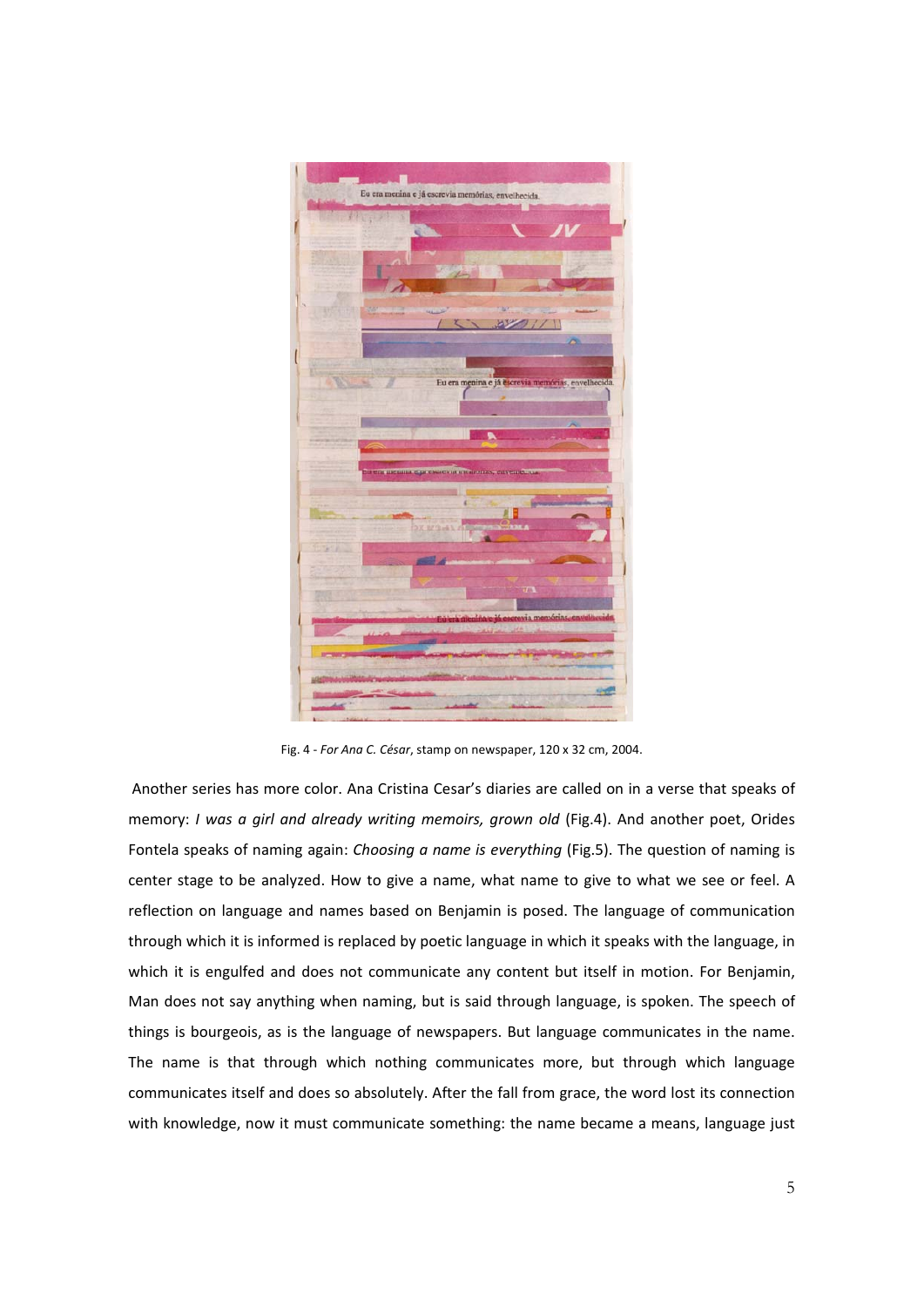chatter. The name can recover its power in the language of poetry, or art, when it is not just communication of the communicable, but at the same time symbol of the non-communicable.

nome **WO SU** o nome A escolha do nome: eis tud Nome  $\alpha$  nome

Fig. 5 – *For Orides Fontela*, stamp on newspaper, 112 x 32 cm, 2001.

All Danziger's work with the newspaper is in the direction of silencing chatter and giving form to this non-communicable. And quoting Schiller with Benjamin<sup>3</sup>, on the former's Letters on aesthetic education: the true secret of the artist is destroying matter through form. Here the matter destroyed is newspaper, as it peels away along the folds and becomes a musical score. The 'report language' Mallarmé spoke of is destroyed in an attempt to recover the faculty of naming. Several languages are present, Portuguese, French from Duras, and Spanish from Borges. Tension between memory and oblivion is seen in the words of Funes the Memorious, in these lines from one of the works: *Mi sueños son como la vigilia de ustedes*. In another work, the word forget is imprinted between empty spaces. The idea of imprint replacing manuscript critically maintains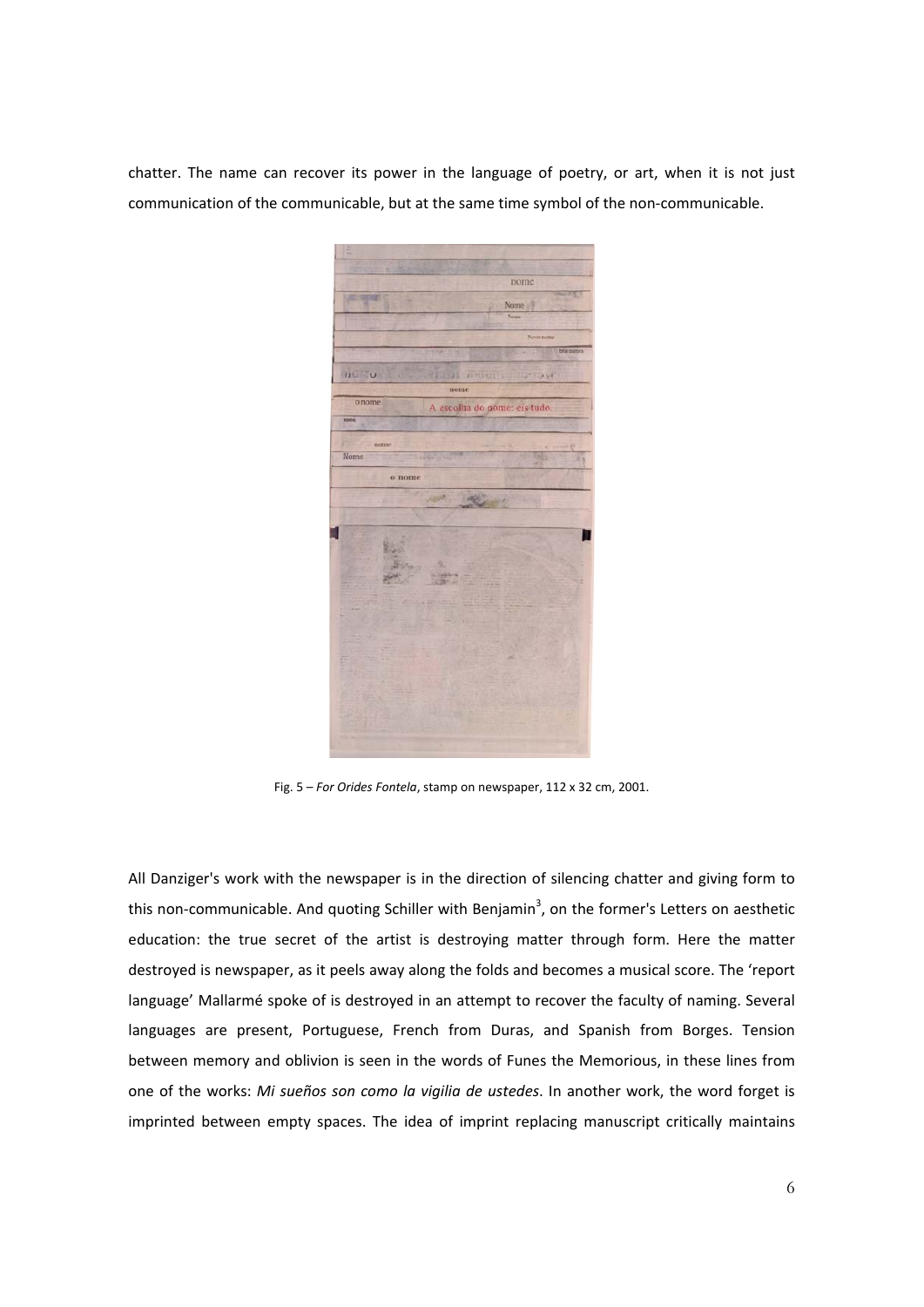mechanized writing, the contention of gesture. In our recent art history, during a period of political repression, Carmela Gross imprinted a brushstroke.

The newspaper is no longer something with a utilitarian purpose, but becomes poetic object, finality with no end. It again becomes the excess from where everything comes, announced in the first image by the faded heart that speaks of tumult, of ourselves as energy lavished without reason in these gestures moved by the desire to intervene, to make art. According to Bataille, we are solar energy that is lost, lavished without reason. Art is this lavishing without any other reason than a desire that is there and so abolishes limits imposed by the rule of the state of exception. Like thought, is a negative way, that undermines the established - in this case, the ideology that shapes newspapers and their information.



For Irineu Funes, stamp on newspaper, 170 x 32 cm, Centro Cultural Sergio Porto, 2004.

Both Debord and Agamben analyze the State; the State of the spectacle and the State in which exception becomes rule are superimposed. Where does art stand in relation to the possibility of change? As a contemporary of the French Revolution, Schiller also took up the issue of the State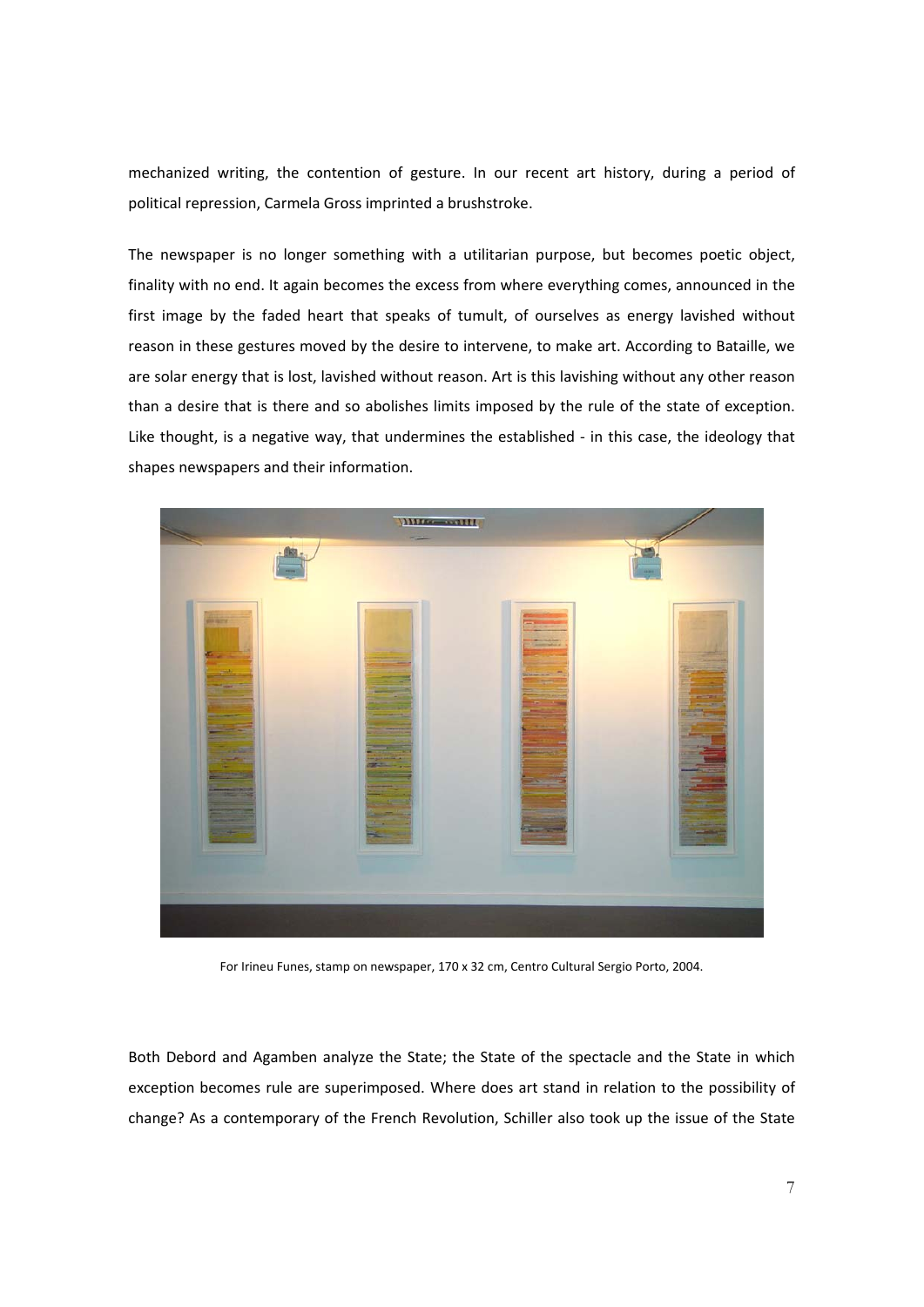and freedom. He poses the aesthetic State as a 'necessity in refined or well harmonized souls', to produce a culture that would prevent any abuse, and produce freedom through freedom. In it, excess too, as imagination and abundance, profusion of forces, would lead to aesthetic play, to freely chosen quest, to the construction of true political liberty.

But what happened at the time of Bataille's writing was more related to an open wound and affliction. For Bataille, the experience of excess is unrestricted abundance, wanting the impossible, no tasks to perform, no duties to fulfill. Art, as a blind task, is endless Kantian finality ‐ in Schiller too, fleeing from the utilitarian world through indifference. Knowledge is access to the unknown. But this movement ends in a refusal to all solutions ‐ radical thinking after the Second World War ends in silence and sore, torment and affliction, as one sees in a poet like Paul Celan, as shown by Danziger's diaries. As in these red works with the mercury chromate formerly used to cure sores ‐ a reference in a text by the artist, following the newspapers, the sore does not heal.

The aesthetic state survives as an ideal (not even in Schiller was it immediately possible) and appears in Marcuse's interpretation of the latter's thinking in "Eros and Civilization". In discussing Freud, Marcuse sees the principle of life as Eros opposed to strong repression in the modern industrial state; we may imagine a different type of civilization with a different type of productivity.

*Schiller's Letters on aesthetic education<sup>4</sup>* criticizes the business spirit, asks why we are still barbaric, and affirms that the State is still remote from its citizens. The division between sense and sensibility should be abolished, he says, so that the State will be modified, and the pathway to the intellect has to be opened up by the heart - therefore the formation of sensibility is the most pressing need of the age. While stating that beauty has to do with equilibrium, he says that it is just an ideal and never achieved in real life. The imagination leaps towards the play of aesthetics, to the quest for free form. In the ludic urge that unifies sensitive and formal impulses we have living form.

This living form attained by art may be Benjamin's dialectical image, charged with time to bursting point, an afflicted representation, as we see in the empty spaces and silences in yellowed photos tensioned with words in "Public diaries." Bataille sees this when he says that what we seek is this shadow that we do not know how to apprehend ‐ poetry, the profundity or intimacy of passion;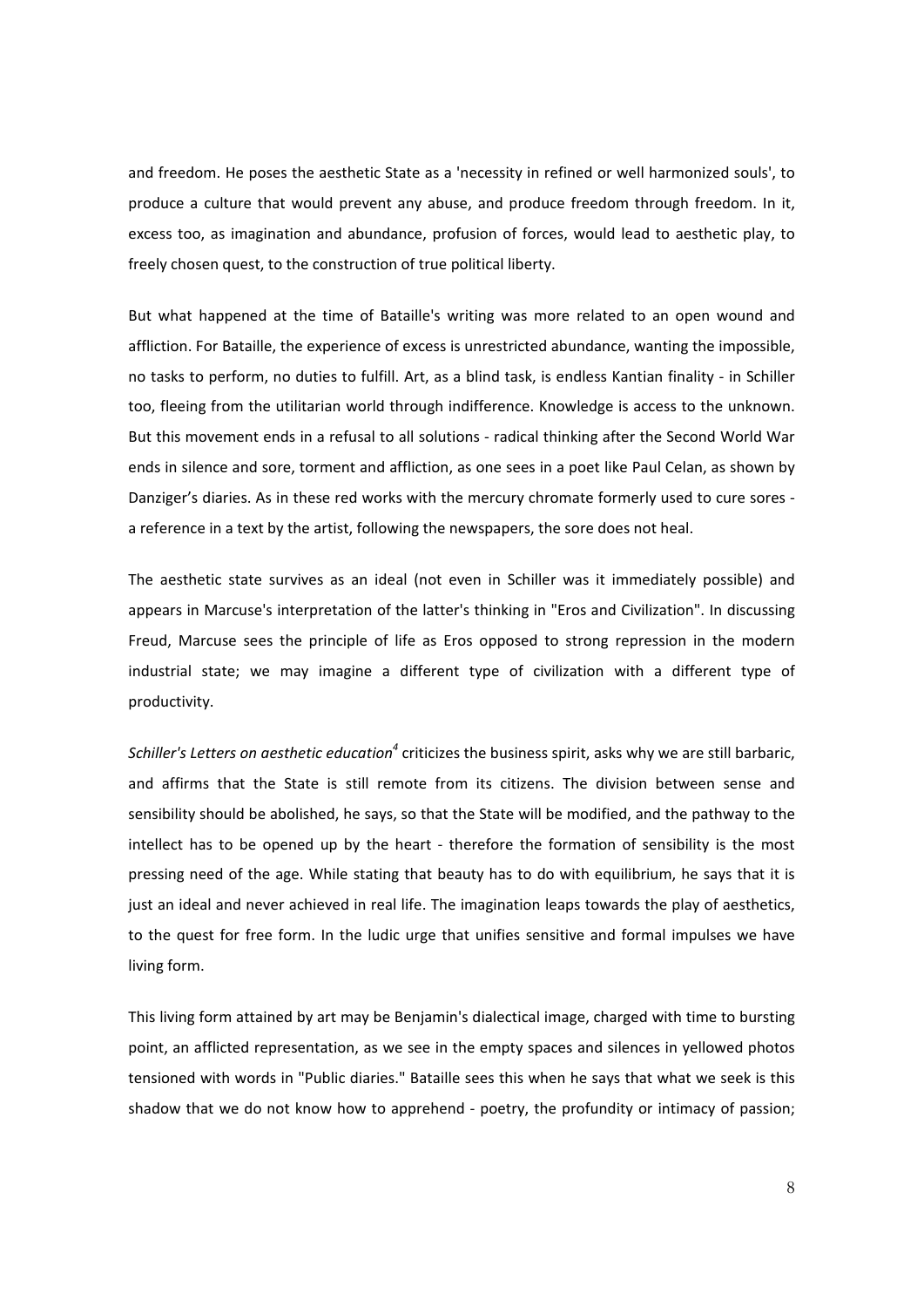but we are wrong because we want to catch hold of this shadow. In *Moyens sans fins*<sup>5</sup>, Agamben sees Bataille's thinking with its concepts of sovereignty and sacred as unusable:

(To have mistaken such a naked life separate from its form, in its abjection, for a superior principle‐sovereignty or the sacred‐is the limit of Bataille's thought, which makes it useless to us.)

Agamben rejects the separation between bare life and political life. As with Schiller, life, or matter, only becomes free on acquiring form and then, if it becomes organic life. It requires the transition from blind life to form, i.e., from sensation to thought, which takes place in the aesthetic state: in the physical state Man just suffers the force of nature; he is freed from this power in the aesthetic state and dominates it in the moral state. For Agamben, thought is a form of life; it is life inseparable from its form. Schiller poses the aesthetic as the path necessary to solve the political problem - the greatest of all works of art would be the constitution of true political freedom. Although illuminating, Schiller connects art and thought, there is a certain aestheticizing purity in his philosophy, perhaps a sign of the historical period.

Agamben, in a new European and global situation in which the concentration camp has become the secret matrix of political space, seeks to reexamine ideas about the State, nation and territory, to which end the figure of the refugee, and the concept of "the people" are mobilized. He says that language has to be disconnected from grammar and "the people" from the State. The concept of sovereignty and constituent power should be abandoned or totally reformulated. The real situation we live in is that of a supranational police state. The state of exception is now a planetary one: the normative aspect of law may be eliminated and denied by governmental violence that ignores international law and promotes a permanent state of exception, while still pretending to apply law. This opaque area where public and private are combined should be our starting point.

Which is what the artist's work does by intervening in newspapers, in this product of the state of exception, or the "state of integrated spectacle" denounced by Debord. In the title itself, words are joined and intimacy and public space change places ‐ public diaries, and the experience made present by the gesture is that of language. Imagination here takes the leap towards aesthetic play, as Schiller would say, in search of free form. But this form is contorted in torment, it is critical. Here we find Bataille's notion of excess.